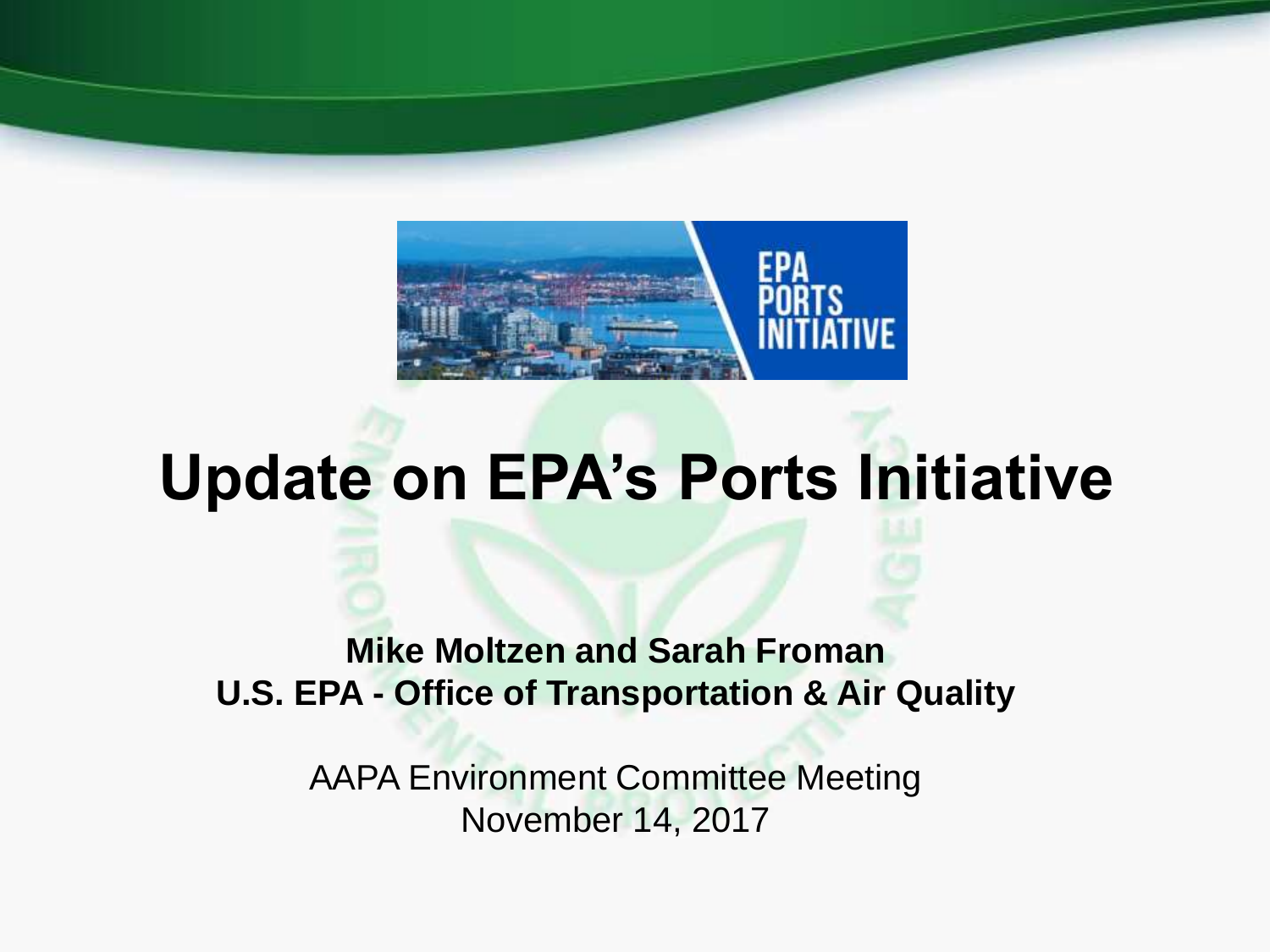

## **Vision for the Ports Initiative**

People living and working near ports across the country will breathe cleaner air and live better lives as a result of bold steps taken through a collaboration of industry, government, and communities to improve environmental performance and increase economic prosperity.

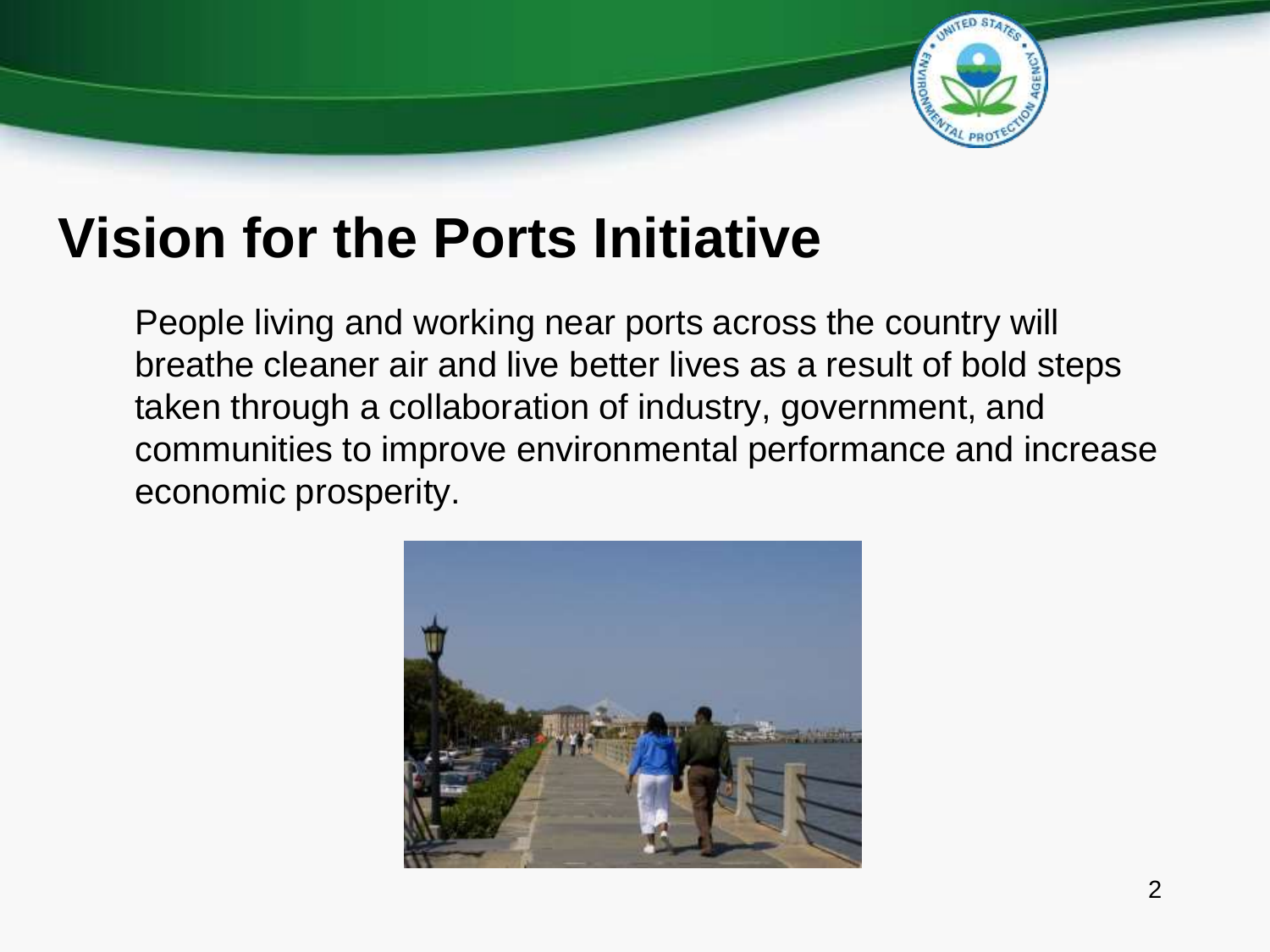

## **Ports Initiative Workgroup**

| Ports:                | Maryland, Charleston, Long Beach, New Orleans, Virginia                |
|-----------------------|------------------------------------------------------------------------|
| <b>Terminals:</b>     | <b>Ports America</b>                                                   |
| <b>Shippers:</b>      | Cargill, Walmart, HP                                                   |
| <b>Equipment:</b>     | Caterpillar, Manufacturers of Emission Controls Association            |
| <b>Marine:</b>        | Maersk Line                                                            |
| Rail:                 | <b>Burlington Northern Santa Fe</b>                                    |
| Trucking:             | <b>Evans Delivery</b>                                                  |
| <b>Port Community</b> | East Yard Communities for Environmental Justice, Southeast CARE        |
| <b>Advocates:</b>     | <b>Coalition, Steps Coalition</b>                                      |
| Tribes:               | Fond du Lac Air Program                                                |
| <b>NGOs:</b>          | Environmental Defense Fund, Natural Resources Defense Council          |
| Research/analysis:    | International Council on Clean Transportation                          |
| <b>Government:</b>    | New Jersey DEP, South Carolina DHEC, MARAD, CMTS                       |
| Non-voting:           | American Association of Port Authorities, StarCrest (B. Anderson)      |
| <b>EPA support:</b>   | Office of Transportation Air Quality, Office of Environmental Justice, |
|                       | Office of Water, Region 1, Region 2, Region 6, Region 9                |

**Full list of individual members available at [www.epa.gov/caaac](http://www.epa.gov/caaac)**

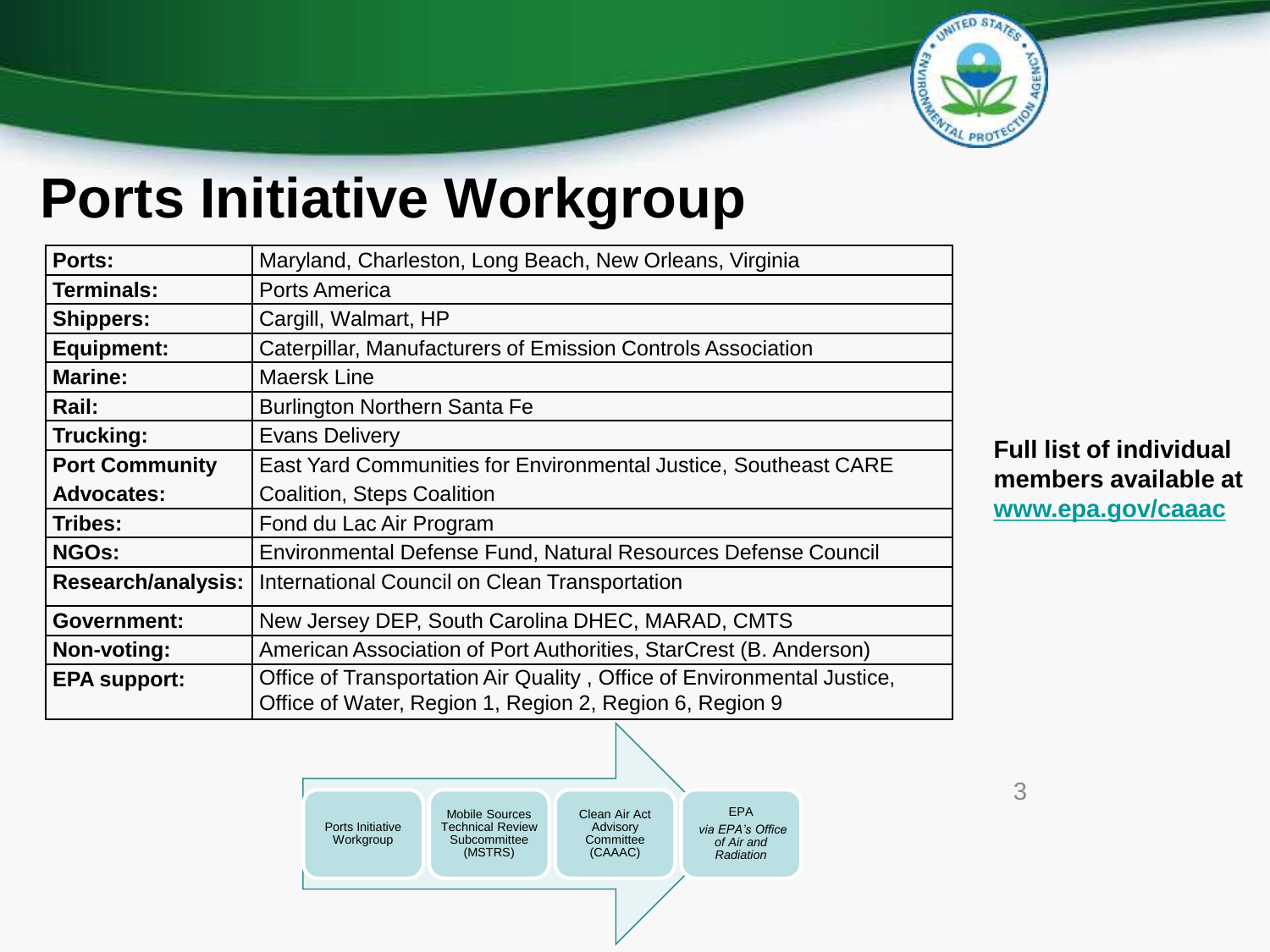

## **Recommendations from Workgroup (September 2016)**

**Overarching recommendation**: provide funding, technical resources, and expertise to enable and encourage environmental improvements.

#### Focal Areas

- Increasing and Targeting Funding
- Community-Port Engagement
- Guidance on Inventories and Metrics
- Guidance on Emission Reduction Strategies
- Coordinating Relevant Government Programs
- Information Clearinghouse and Communications



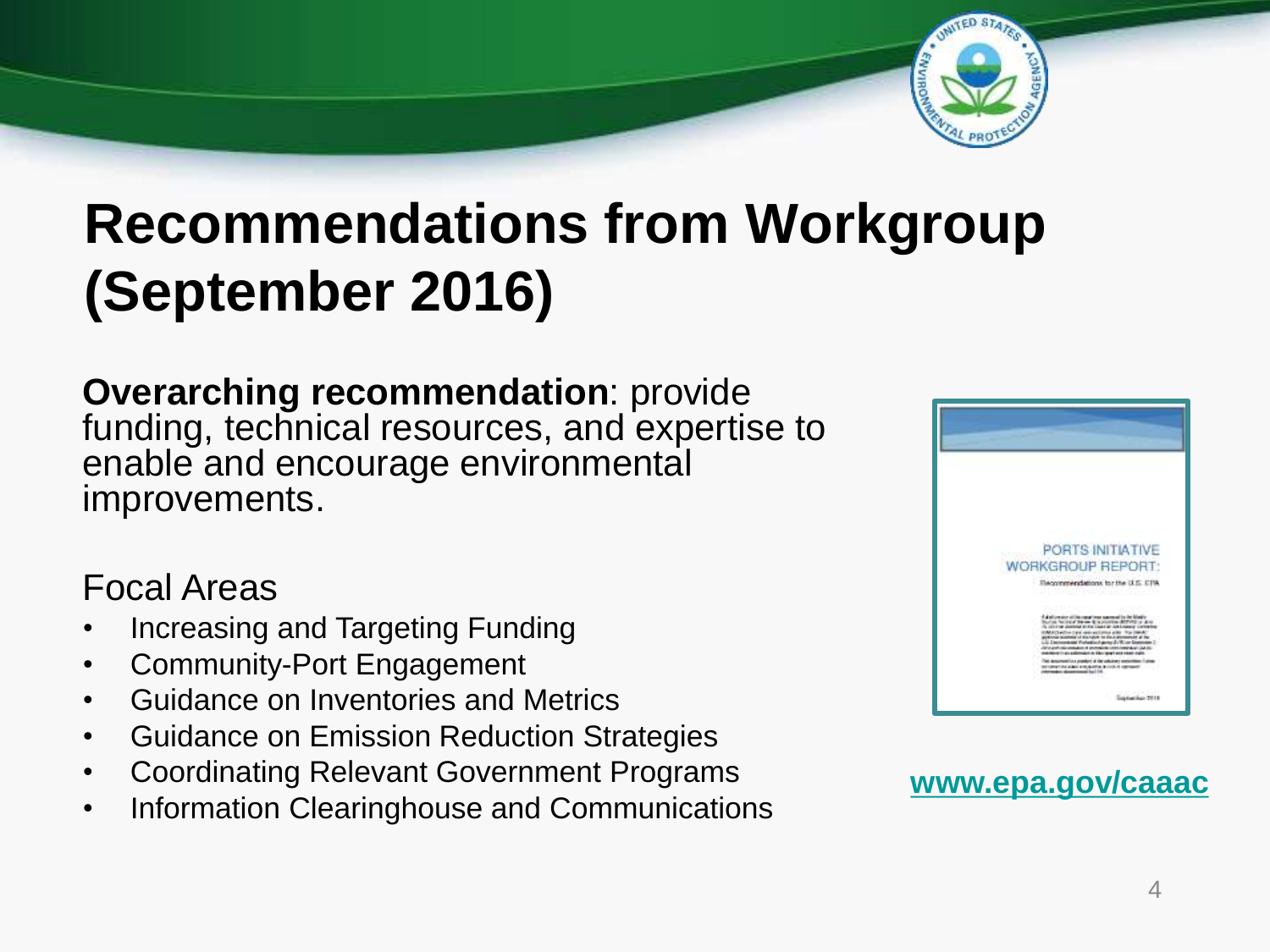

## **Ports Initiative Elements**

#### **Funding**

Helping Ports Capitalize on Funding for Clean **Technologies** 

#### **Technical Resources**

Providing Tools to Help Identify Smart Infrastructure **Investments** 

#### **Collaboration**

Promoting Port-Community Collaboration for Effective Planning

#### **Coordination**

Increasing Efficiency in Federal Government and Port Operations

#### **Communications**

Creating a Knowledge Clearinghouse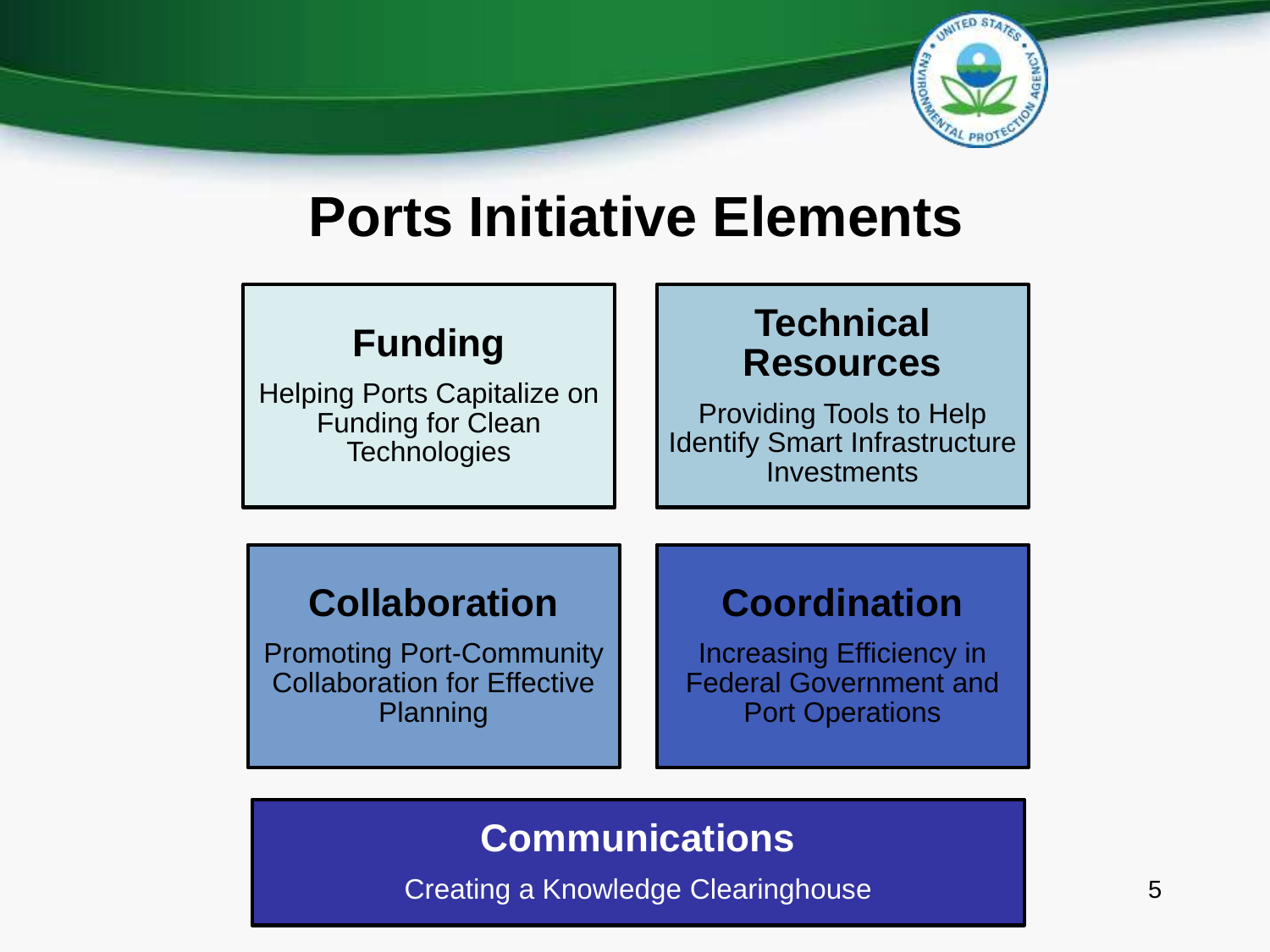

#### **Funding** *Diesel Emissions Reduction Act (DERA) Grant Funds Awarded to Port Projects*

- grants awarded to port projects
- Another \$55 million in grants awarded to multi-sector projects that involve ports
	- Not included in chart





6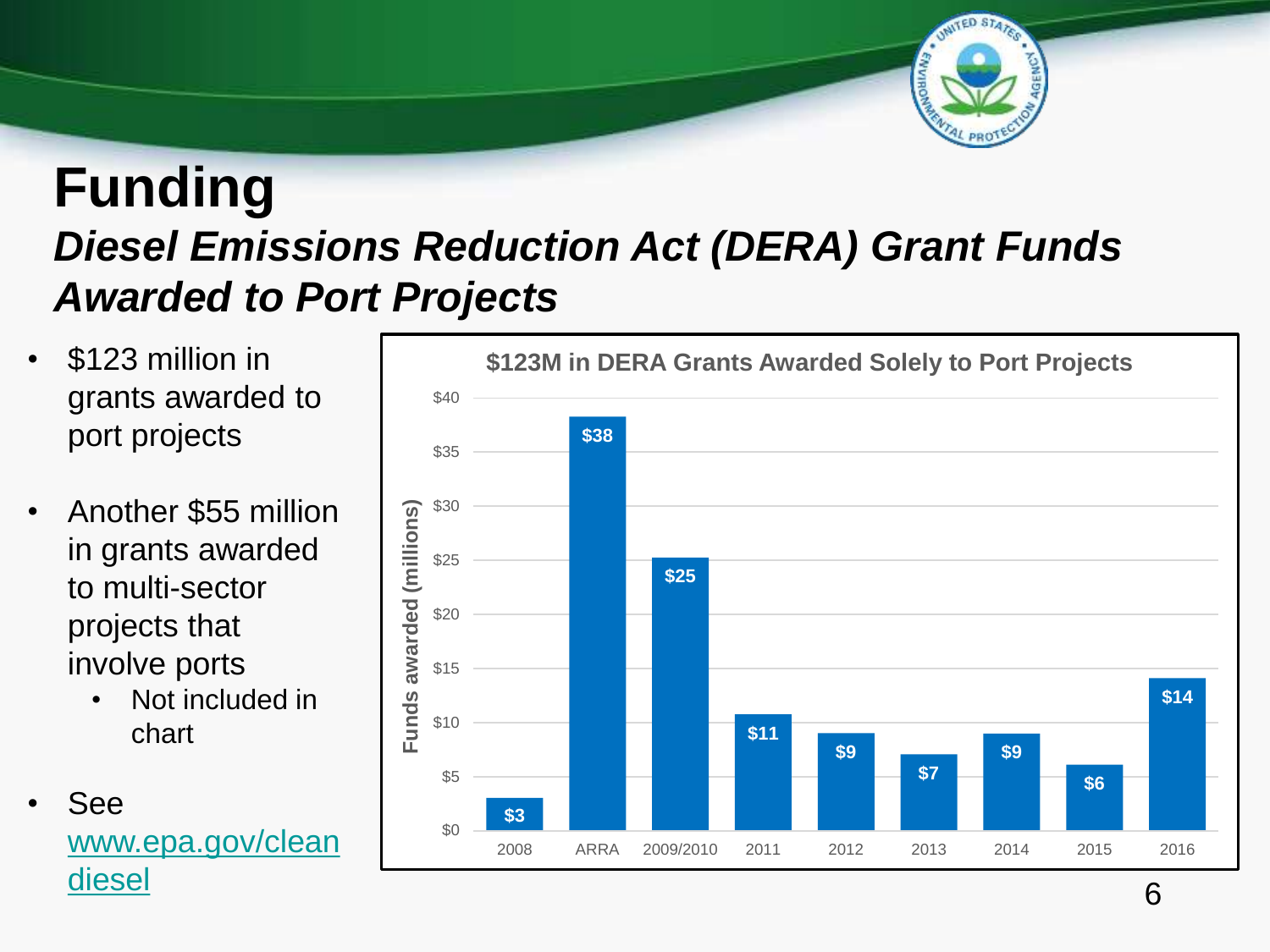

#### **Technical Resources** *EPA-Port Everglades Partnership*

- EPA and Port Everglades are working together to develop:
	- $\checkmark$  Activity-based baseline emissions inventory
	- Emission reduction scenarios and inventories for future analysis years
	- Methods, lessons learned, and practical examples that EPA can share with other ports, related agencies, and stakeholders to support and encourage sustainable development.
- Target for completion: Early 2018



2015 Baseline Air Emissions Inventory is available at: [www.porteverglades.net/environment/](http://www.porteverglades.net/environment/air-quality/air-emissions-inventory) air-quality/air-emissions-inventory

7 broward-countys-port-evergladesAlso see: www.epa.gov/ports[initiative/epa-partnership-agreement-](http://www.epa.gov/ports-initiative/epa-partnership-agreement-broward-countys-port-everglades)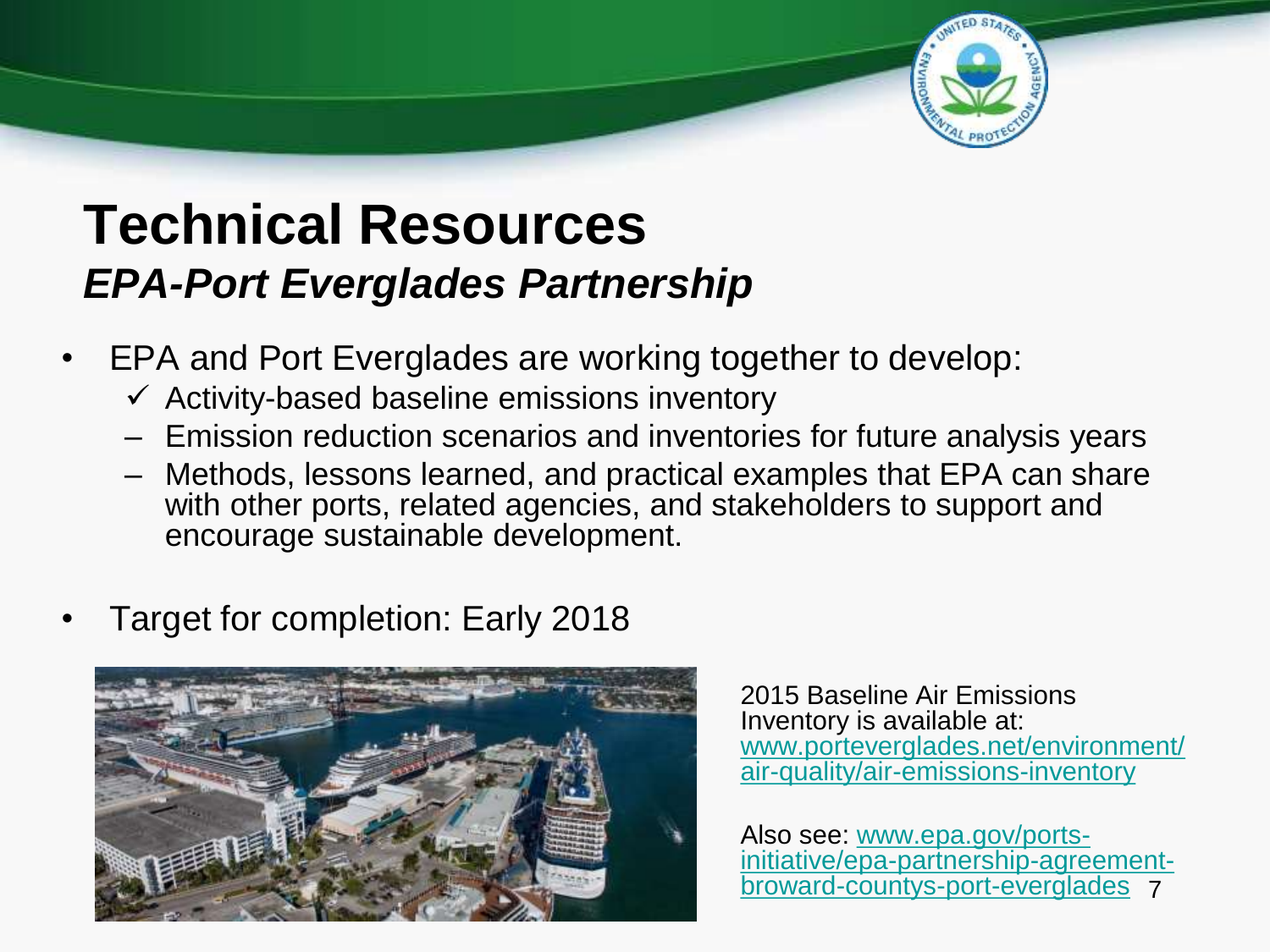## **Technical Resources** *National Port Strategy Assessment*

- *National Port Strategy Assessment: Reducing Air Pollution and Greenhouse Gases at U.S. Ports*
- Released September 22, 2016
- Available at: www.epa.gov/ports[initiative/national-port-strategy](http://www.epa.gov/ports-initiative/national-port-strategy-assessment)assessment







**Pollution and Greenhouse Gases** at U.S. Ports



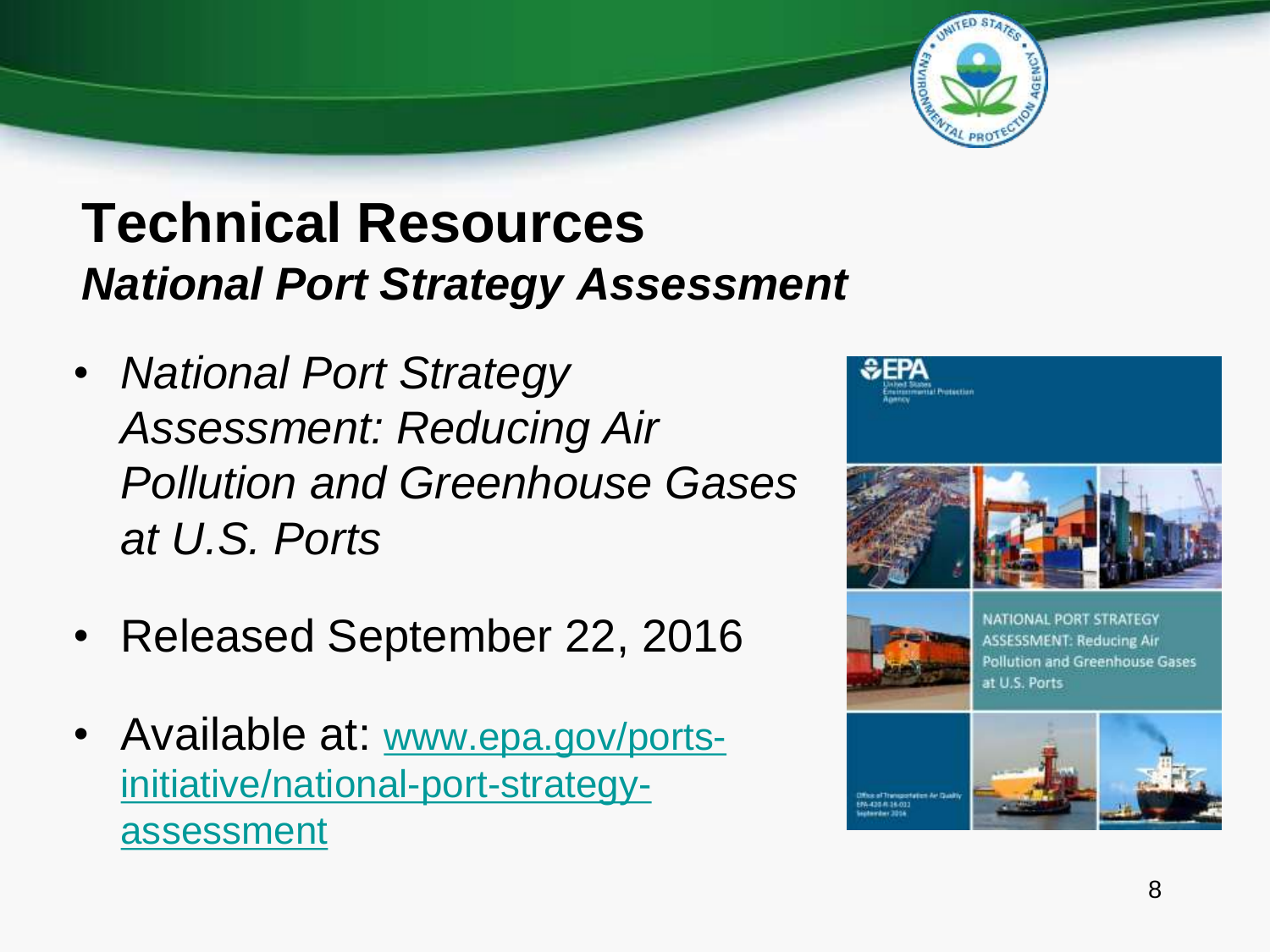## **Technical Resources** *Shore Power Assessment*

- Characterizes shore power systems at U.S. ports
- Includes a new methodology for calculating emission reduction of shore power systems
- Released April 4, 2017
- Available at: [www.epa.gov/ports](http://www.epa.gov/ports-initiative/shore-power-technology-assessment-us-ports)initiative/shore-power-technologyassessment -us -ports

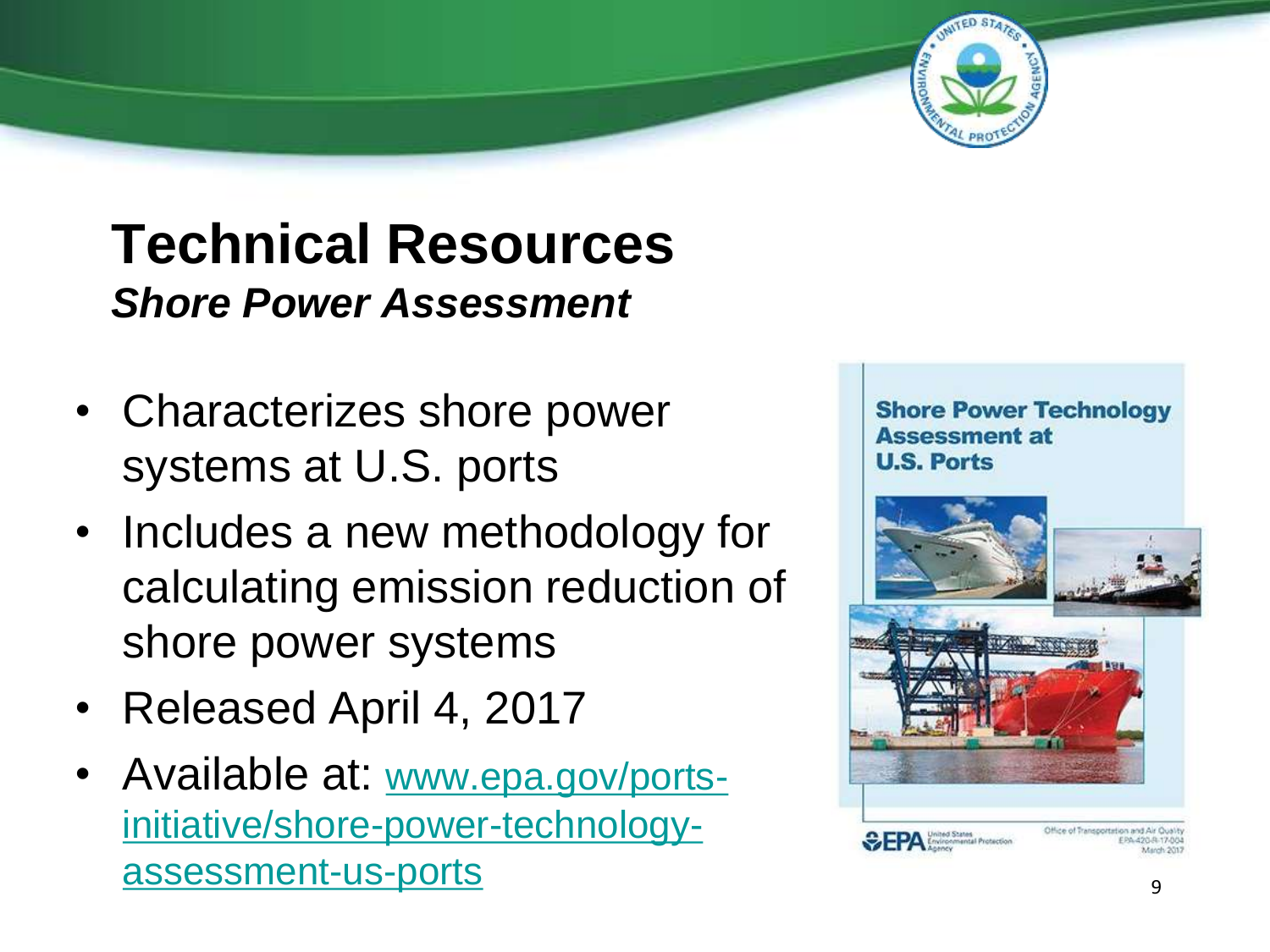### **Technical Resources** *Other Activities*

- Plan to develop fact sheets on promising operational strategies.
- Regional office support of inventory development.
- Regional office workshops and webinars to share technical resources.



Philadelphia, PA October 24, 2017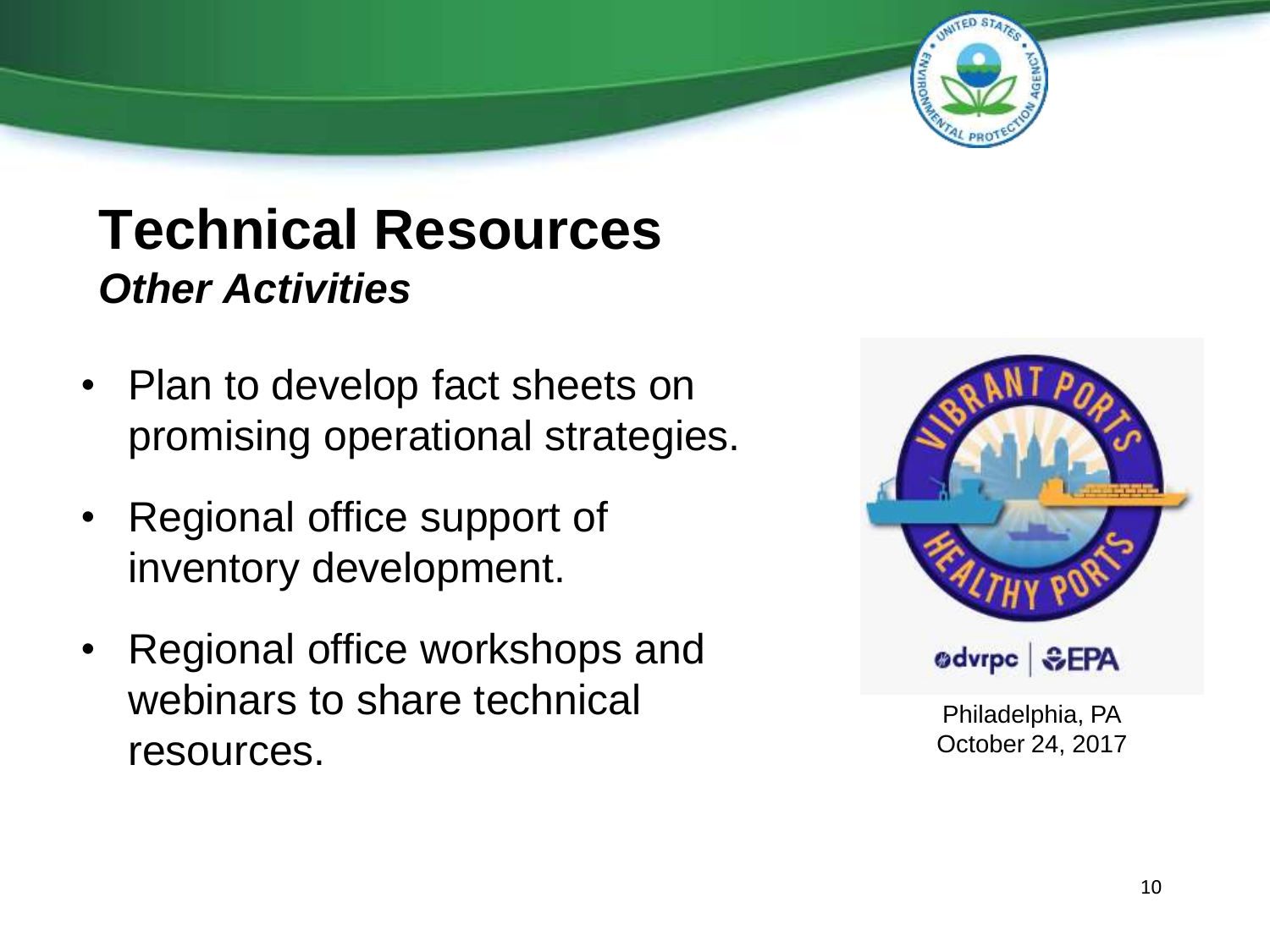

#### **Collaboration** *Promoting Port-Community Collaboration for Effective Planning*



- EPA convening dialogues with local partners, delivering technical assistance, and piloting draft tools
	- Initial pilots: Savannah, GA; New Orleans, LA; and Seattle, WA
	- [See www.epa.gov/ports-initiative/pilot-projects-port-and-near-port](http://www.epa.gov/ports-initiative/pilot-projects-port-and-near-port-community-collaboration)community-collaboration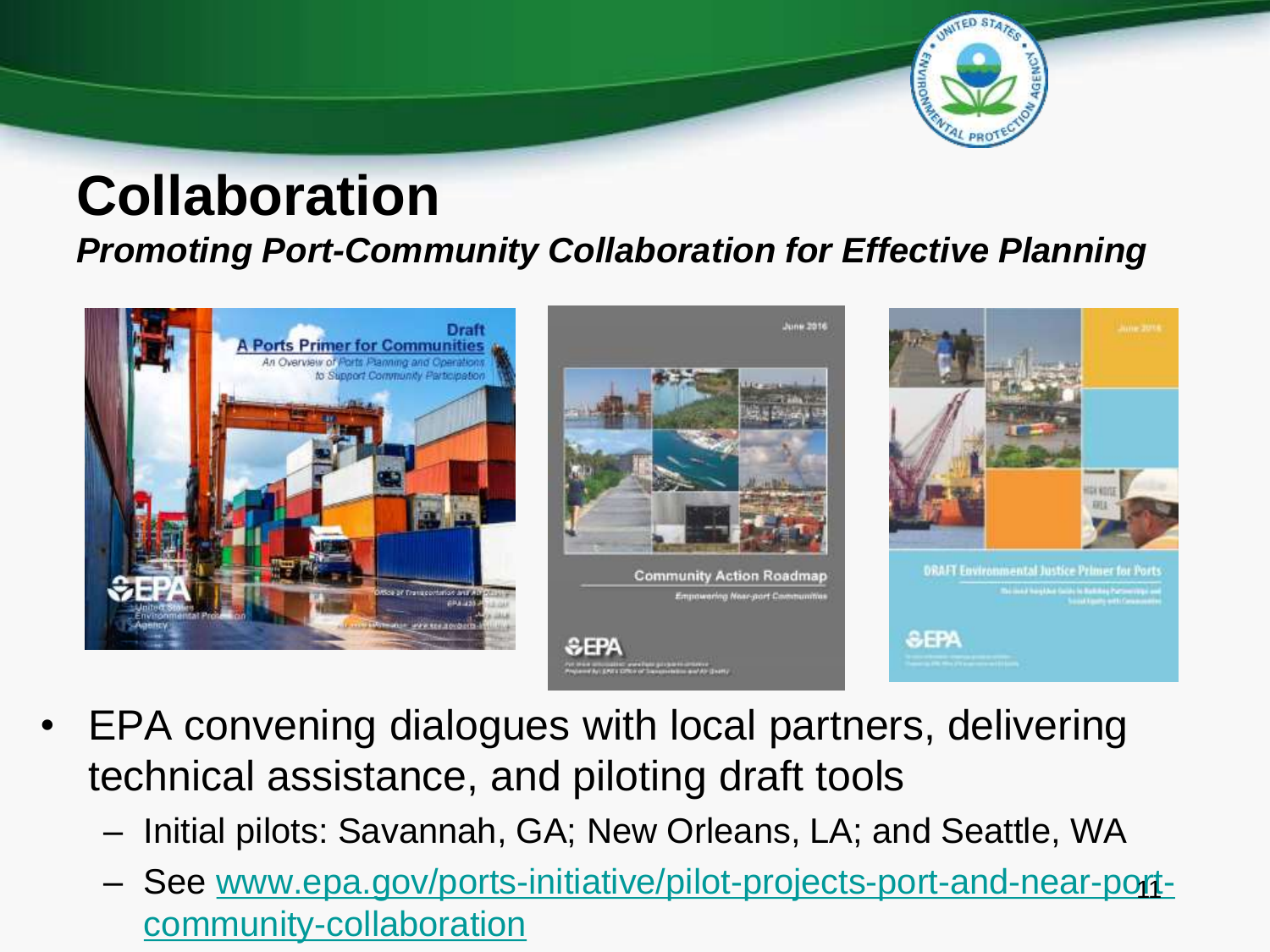

#### **Coordination**  *Increasing Efficiency in Federal and Port Operations*





# **ONE SEPA** Workplace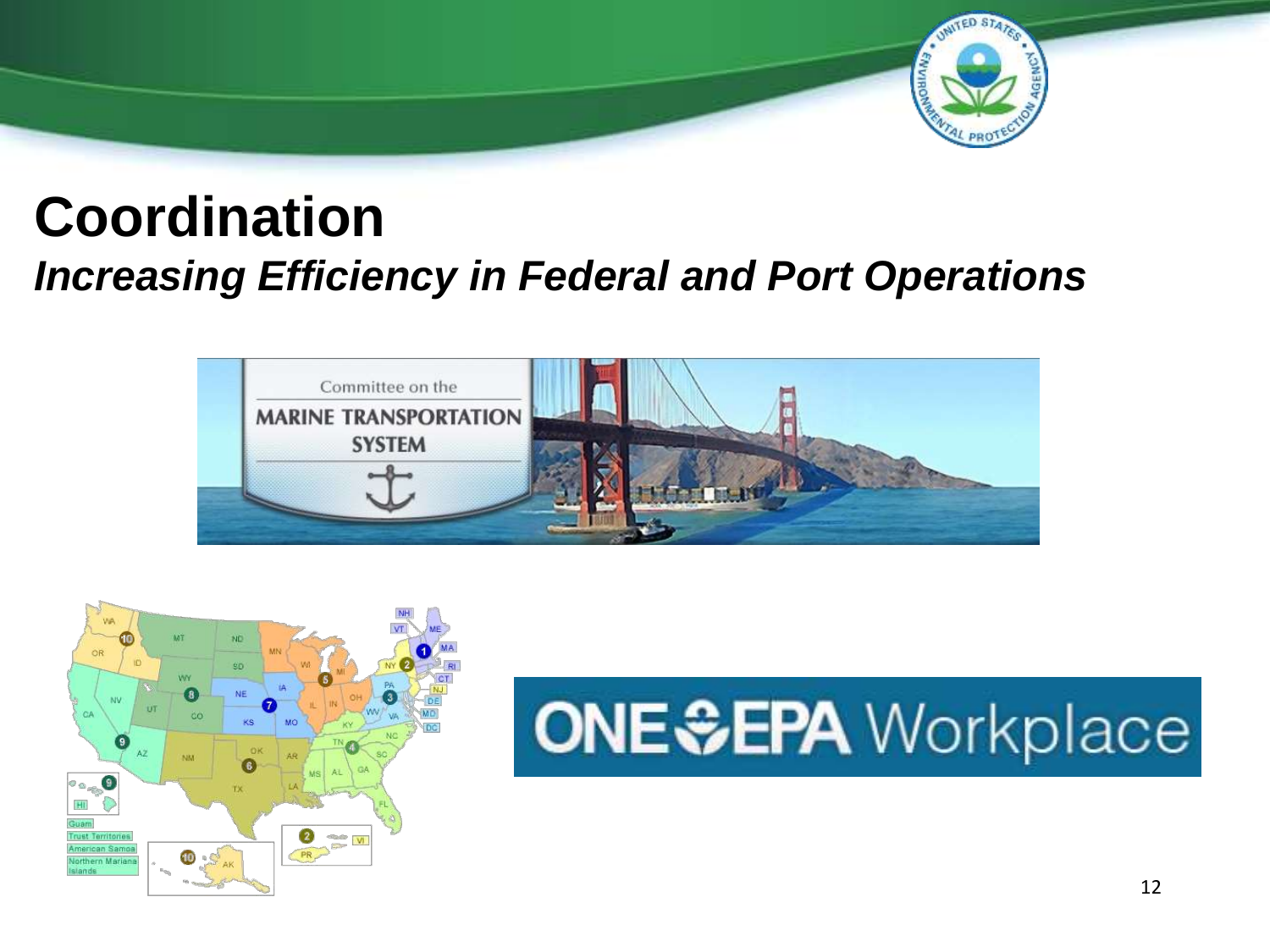

### **Communications** *Creating a Knowledge Clearinghouse*

EPA's Ports Initiative website, including newsletter sign-up: [www.epa.gov/ports-initiative](http://www.epa.gov/ports-initiative)